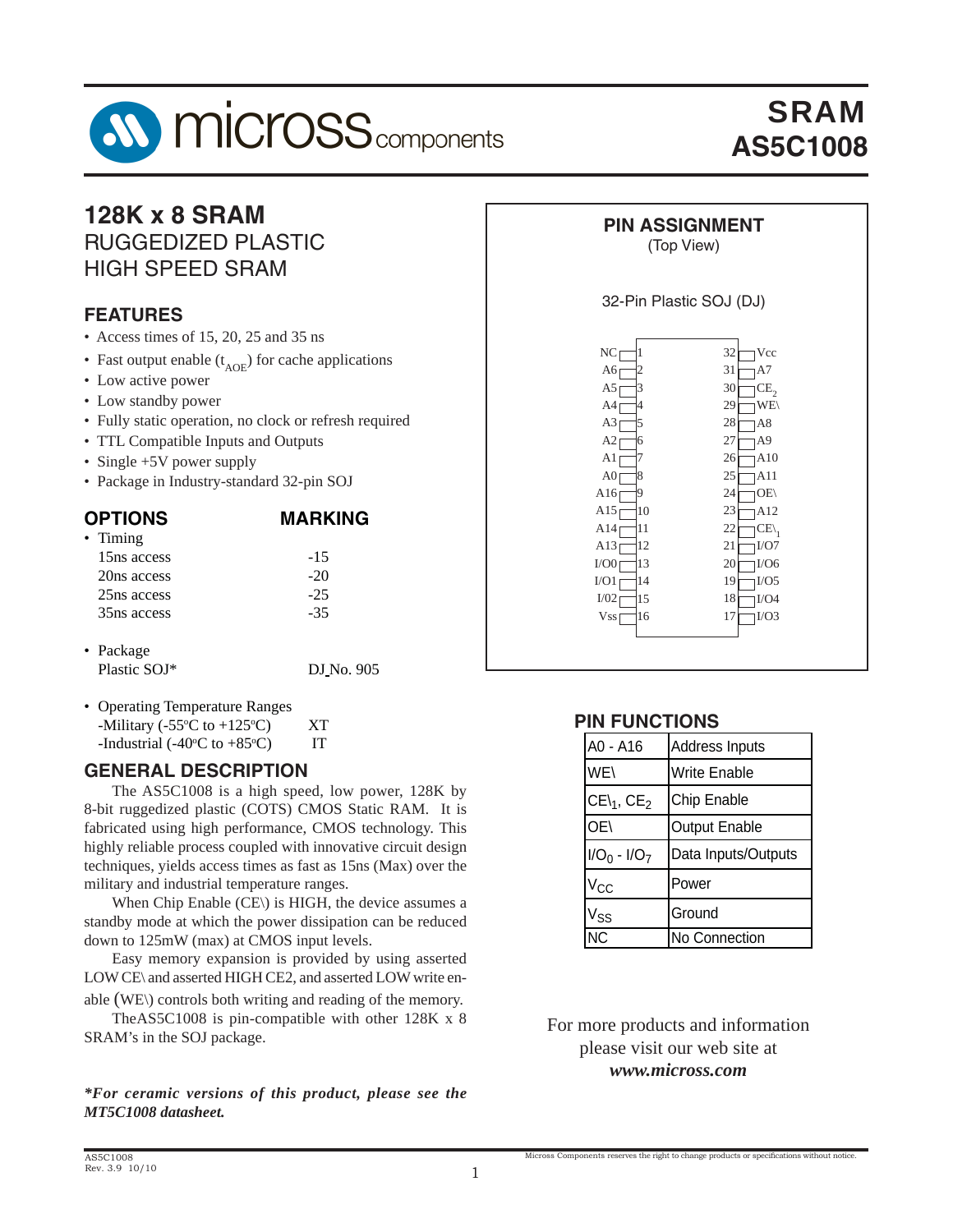

# SRAM **AS5C1008**

#### **ABSOLUTE MAXIMUM RATINGS\***

| Voltage on any pin Relative to GND- $0.5V$ to Vcc +7.0V                     |
|-----------------------------------------------------------------------------|
|                                                                             |
| Ambient Temperature with Power Applied-55 $\mathrm{C}$ to +125 $\mathrm{C}$ |
|                                                                             |
|                                                                             |
|                                                                             |

\*Stresses greater than those listed under "Absolute Maximum Ratings" may cause permanent damage to the device. This is a stress rating only and functional operation of the device at these or any other conditions above those indicated in the operation section of this specification is not implied. Exposure to absolute maximum rating conditions for extended periods may affect reliability.

## **FUNCTIONAL BLOCK DIAGRAM**

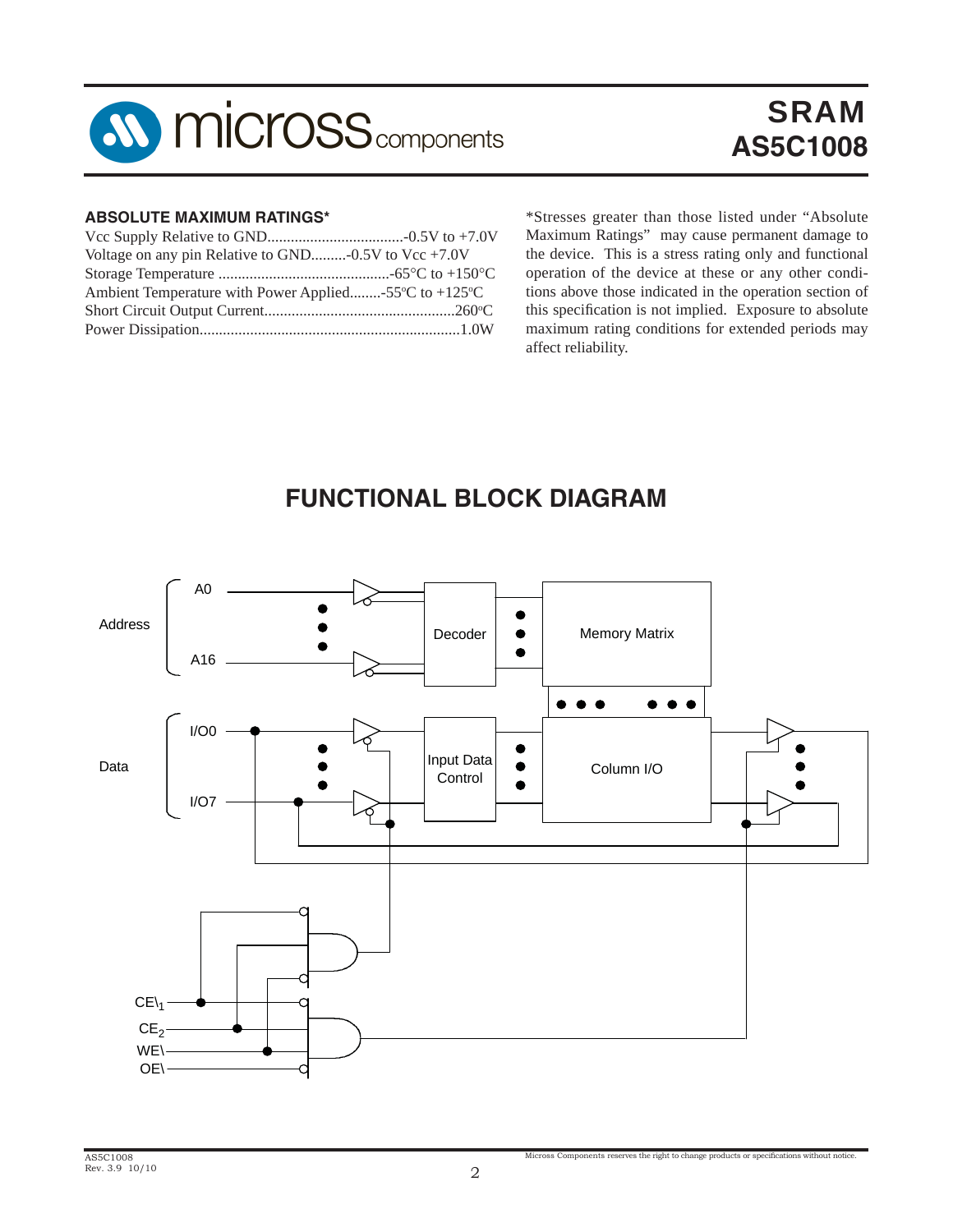

#### **ELECTRICAL CHARACTERISTICS AND RECOMMENDED DC OPERATING CONDITIONS**

(-55°C≤T<sub>A</sub>≤+125°C or -40°C to +85°C; Vcc = 5V±10%)

|                                                     |                                                                                                                                           |                 |            | $-15$                |            | $-20$                |            | $-25$                |            | $-35$                |                  |
|-----------------------------------------------------|-------------------------------------------------------------------------------------------------------------------------------------------|-----------------|------------|----------------------|------------|----------------------|------------|----------------------|------------|----------------------|------------------|
| <b>PARAMETER</b>                                    | <b>CONDITIONS</b>                                                                                                                         | <b>SYMBOL</b>   | <b>MIN</b> | <b>MAX</b>           | <b>MIN</b> | <b>MAX</b>           | <b>MIN</b> | <b>MAX</b>           | <b>MIN</b> |                      | <b>MAX UNITS</b> |
| <b>Dynamic Operating</b><br>Current                 | $Vcc=MAX, IOUT = 0mA,$<br>$CE_1 = V_{IL}$ and $CE_2 = V_{IH}$ , f = fmax                                                                  | $I_{\rm CC1}$   |            | 180                  |            | 150                  |            | 140                  |            | 125                  | mA               |
| <b>TTL Standby Current -</b><br><b>TTL Inputs</b>   | Vcc=MAX, $V_{IN} = V_{IH}$ or $V_{II}$ ,<br>$CE\{1\geq V_{\text{IH}}\}$ and $CE_2 \geq V_{\text{II}}$ , f = fmax                          | $I_{SB1}$       |            | 90                   |            | 75                   |            | 70                   |            | 60                   | mA               |
| <b>CMOS Standby Current -</b><br><b>CMOS</b> Inputs | Vcc=MAX, $CE\left\{ \right\}$ $\geq$ Vcc -0.2V, or $CE2$<br>$\leq$ 0.2V, V <sub>IN</sub> $\geq$ Vcc -0.2V and<br>$V_{IN} \le 0.2V, f = 0$ | $I_{SB2}$       |            | 10                   |            | 10                   |            | 10                   |            | 10                   | mA               |
| Input Leakage Current                               | $GND \leq V_{IN} \leq Vcc$                                                                                                                | Īц              | $-10$      | 10                   | $-10$      | 10                   | $-10$      | 10                   | $-10$      | 10                   | μA               |
| Output Leakage Current                              | $GND \leq V_{OUIT} \leq Vcc$<br><b>Output Disabled</b>                                                                                    | $I_{LO}$        | $-10$      | 10                   | $-10$      | 10                   | $-10$      | 10                   | $-10$      | 10                   | μA               |
| Output High Voltage                                 | $\text{Vcc} = \text{MIN}, l_{\text{OH}} = -4.0 \text{ mA}$                                                                                | $V_{OH}$        | 2.4        |                      | 2.4        |                      | 2.4        |                      | 2.4        |                      | V                |
| Output Low Voltage                                  | $\text{Vcc} = \text{MIN}, l_{\text{OL}} = 8.0 \text{ mA}$                                                                                 | $V_{OL}$        |            | 0.4                  |            | 0.4                  |            | 0.4                  |            | 0.4                  | $\vee$           |
| Input High Voltage                                  |                                                                                                                                           | $V_{\text{IH}}$ | 2.2        | <b>Vcc</b><br>$+0.5$ | 2.2        | <b>Vcc</b><br>$+0.5$ | 2.2        | <b>Vcc</b><br>$+0.5$ | 2.2        | <b>Vcc</b><br>$+0.5$ | $\vee$           |
| Input Low Voltage                                   |                                                                                                                                           | $V_{IL}$        | $-0.5$     | 0.8                  | $-0.5$     | 0.8                  | $-0.5$     | 0.8                  | $-0.5$     | 0.8                  | $\vee$           |

#### **PIN DESCRIPTIONS**

#### **A0 - A16: Address Inputs**

These 17 address inputs select one of the 131,072 8-bit words in the RAM.

#### **CE\1 : Chip Enable 1 Input**

 $CE\backslash$  is asserted LOW to read from or write to the device. If Chip Enable 1 is deasserted, the device is deselected and is in standby power mode. The I/O pins will be in the highimpedance state when the device is deselected.

#### **CE2 : Chip Enable 2 Input**

 $CE_2$  is asserted HIGH to read from or write to the device. If Chip Enable 2 is deasserted, the device is deselected and is in standby power mode. The I/O pins will be in the highimpedance state when the device is deselected.

#### **OE\: Output Enable Input**

The Output Enable Input is asserted LOW. If asserted LOW while  $\mathrm{CE}_{\setminus_1}$  is asserted (LOW) and  $\mathrm{CE}_2$  is asserted (HIGH) and WE\ is deasserted (HIGH), data from the SRAM will be present on the I/O pins. The I/O pins will be in the high-impedance state when OE\ is deasserted.

#### **WE\: Write Enable Input**

The Write Enable input is asserted LOW and controls read and write operations. When  $\mathrm{CE}\setminus_1$  and  $\mathrm{WE}\setminus$  are both asserted (LOW) and  $\text{CE}_2$  is asserted (HIGH) input data present on the I/O pins will be written into the selected memory location.

Micross Components reserves the right to change products or specifications without notice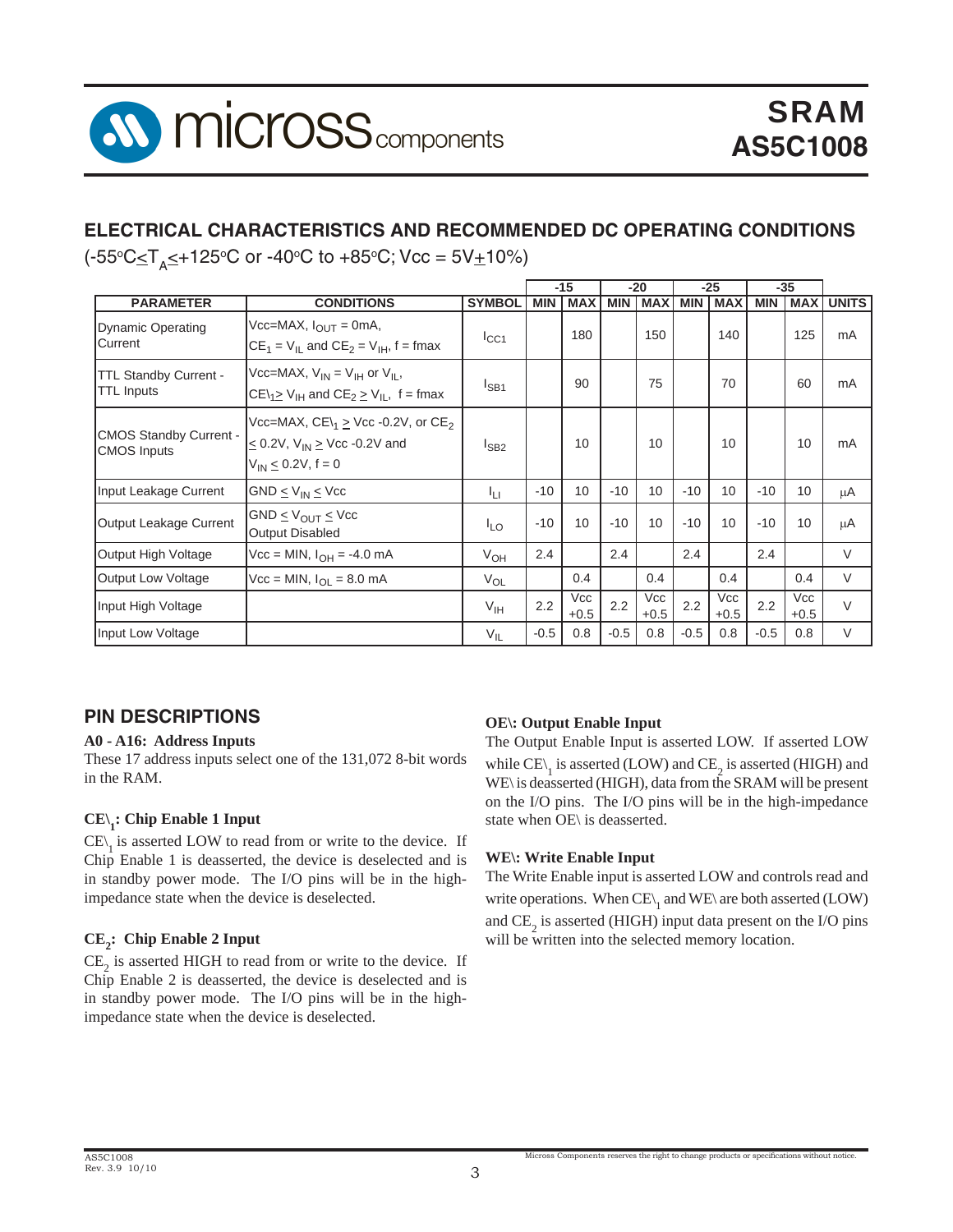

#### **ELECTRICAL CHARACTERISTICS AND RECOMMENDED AC OPERATING CONDITIONS**

(-55°C≤T<sub>A</sub>≤+125°C or -40°C to +85°C; Vcc = 5V±10%)

| $-15$                                           |                     | $-20$<br>$-25$ |                |            | $-35$          |            |            |            |            |             |
|-------------------------------------------------|---------------------|----------------|----------------|------------|----------------|------------|------------|------------|------------|-------------|
| <b>DESCRIPTION</b>                              | SYMBOL <sup>1</sup> | <b>MIN</b>     | <b>MAX</b>     | <b>MIN</b> | <b>MAX</b>     | <b>MIN</b> | <b>MAX</b> | <b>MIN</b> | <b>MAX</b> | <b>UNIT</b> |
| <b>READ CYCLE</b>                               |                     |                |                |            |                |            |            |            |            |             |
| Read Cycle Time                                 | $t_{RC}$            | 15             |                | 20         |                | 25         |            | 35         |            | ns          |
| <b>Address Access Time</b>                      | $t_{AA}$            |                | 15             |            | 20             |            | 25         |            | 35         | ns          |
| Chip Enable Access Time                         | $t_{ACE}$           |                | 15             |            | 20             |            | 25         |            | 35         | ns          |
| Output Hold from Address Change                 | $t_{OH}$            | 3              |                | 3          |                | 3          |            | 3          |            | ns          |
| Chip Enable to Output in Low-Z                  | $t_{LZCE}$          | 3              |                | 3          |                | 3          |            | 3          |            | ns          |
| Chip Disable to Output in High-Z                | t <sub>HZCE</sub>   |                | $\overline{7}$ |            | 8              |            | 10         |            | 15         | ns          |
| Output Enable Access Time                       | $t_{\text{AOF}}$    |                | $\overline{7}$ |            | $\overline{7}$ |            | 10         |            | 15         | ns          |
| Output Enable to Output in Low-Z                | $t_{LZOE}$          | $\Omega$       |                | $\Omega$   |                | $\Omega$   |            | $\Omega$   |            | ns          |
| Output Disable to Output in High-Z              | t <sub>HZOE</sub>   |                | $\overline{7}$ |            | 8              |            | 10         |            | 15         | ns          |
| <b>WRITE CYCLE</b>                              |                     |                |                |            |                |            |            |            |            |             |
| Write Cycle Time                                | $t_{WC}$            | 15             |                | 20         |                | 25         |            | 35         |            | ns          |
| Chip Enable to End of Write                     | $t_{\text{CW}}$     | 12             |                | 15         |                | 20         |            | 25         |            | ns          |
| Address Valid to End of Write                   | $t_{AW}$            | 12             |                | 15         |                | 20         |            | 25         |            | ns          |
| Address Set-up Time                             | $t_{AS}$            | $\Omega$       |                | $\Omega$   |                | $\Omega$   |            | $\Omega$   |            | ns          |
| Address Hold from End of Write                  | $t_{AH}$            | $\Omega$       |                | $\Omega$   |                | $\Omega$   |            | $\Omega$   |            | ns          |
| Write Pulse Width (OE\ $\geq$ V <sub>IH</sub> ) | $t_{WP}$            | 12             |                | 15         |                | 20         |            | 30         |            | ns          |
| Data Set-up Time                                | $t_{DS}$            | 8              |                | 10         |                | 15         |            | 20         |            | ns          |
| Data Hold Time                                  | $t_{DH}$            | $\Omega$       |                | $\Omega$   |                | $\Omega$   |            | $\Omega$   |            | ns          |
| Write Disable to Output in Low-Z                | t <sub>LZWE</sub>   | 5              |                | 5          |                | 5          |            | 5          |            | ns          |
| Write Enable to Output in High-Z                | t <sub>HZWE</sub>   |                | $\overline{7}$ |            | 9              |            | 10         |            | 15         | ns          |

**NOTE:** 1.  $t_{LZCE}$ ,  $t_{LZWE}$ ,  $t_{HZCE}$ ,  $t_{LZOE}$ , and  $t_{HZOE}$  are simulated values.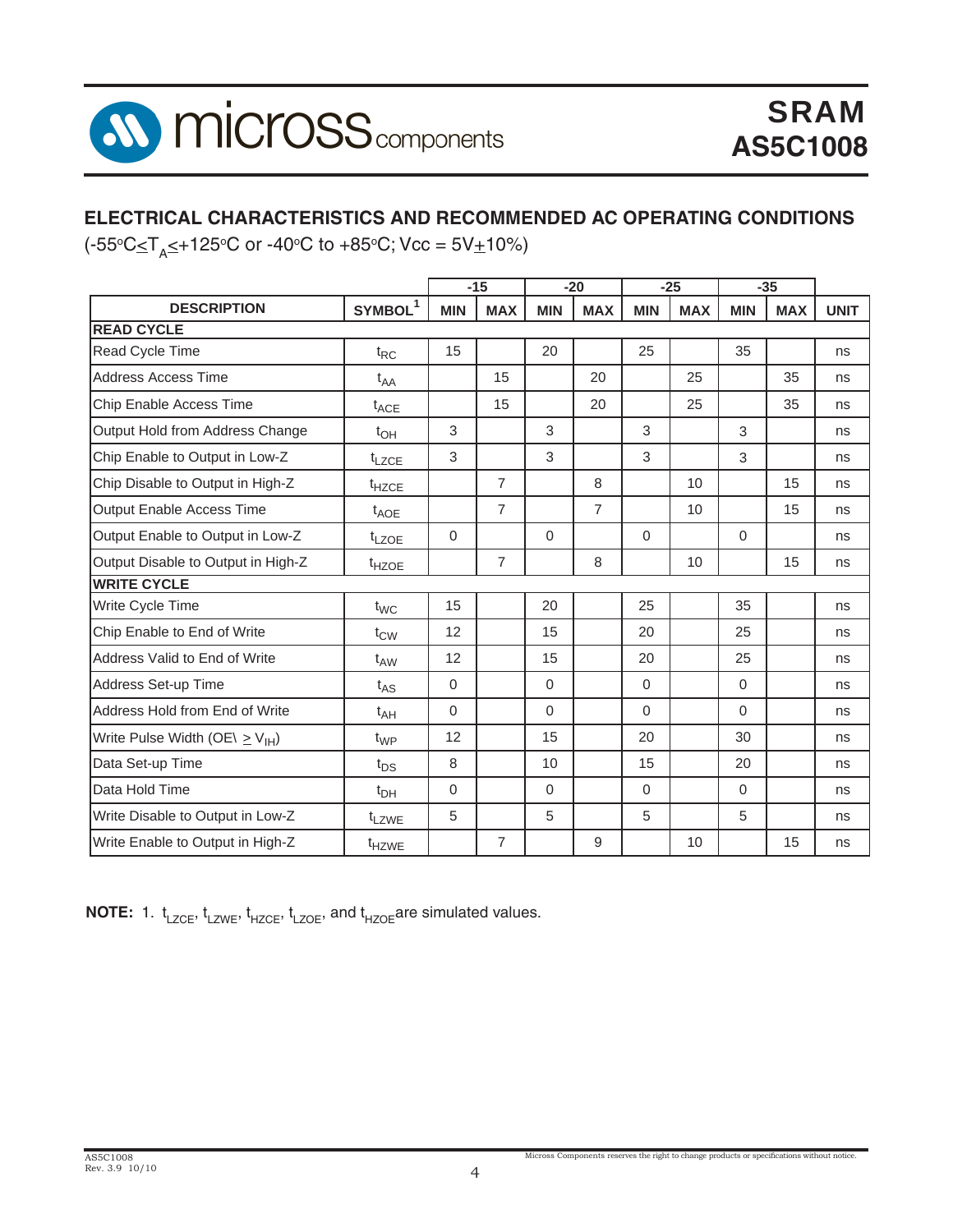

### $\mathbf{CAPACITANCE}$  (T<sub>A</sub> = +25°C, f = 1.0 MHz)

| <b>PARAMETER</b>   | <b>CONDITION</b>      | <b>SYMBOL</b> | <b>MAX</b> | <b>UNIT</b> |
|--------------------|-----------------------|---------------|------------|-------------|
| Input Capacitance  | $V_{IN} = 0V$         | ∨เท           |            | рF          |
| Output Capacitance | $V_{\text{OUT}} = 0V$ | სουτ          |            | рF          |

#### **AC TEST CONDITIONS**



#### **Fig. 1 OUTPUT LOAD EQUIVALENT**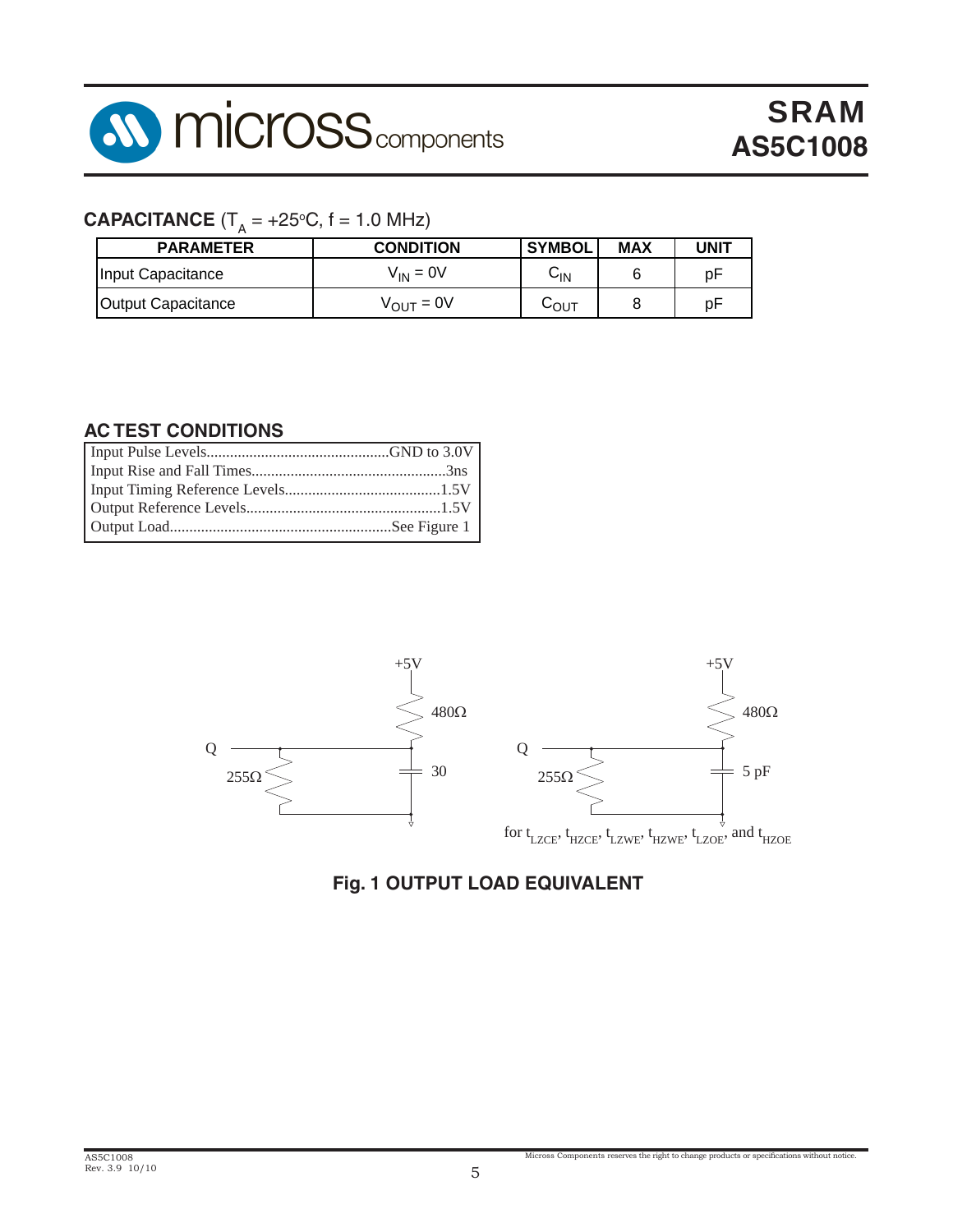



**NOTE:** 1. CE\ is HIGH for READ cycle.

## **READ CYCLE TIMING 2 (1)**



**NOTES:** 1. CE\ is HIGH for READ cycle.

2. At any given temperature and voltage condition,  $t_{HZCE}$  is less than  $t_{LZCE}$ .

## **WRITE CYCLE TIMING (WE\ CONTROLLED, OE\ = LOW)**

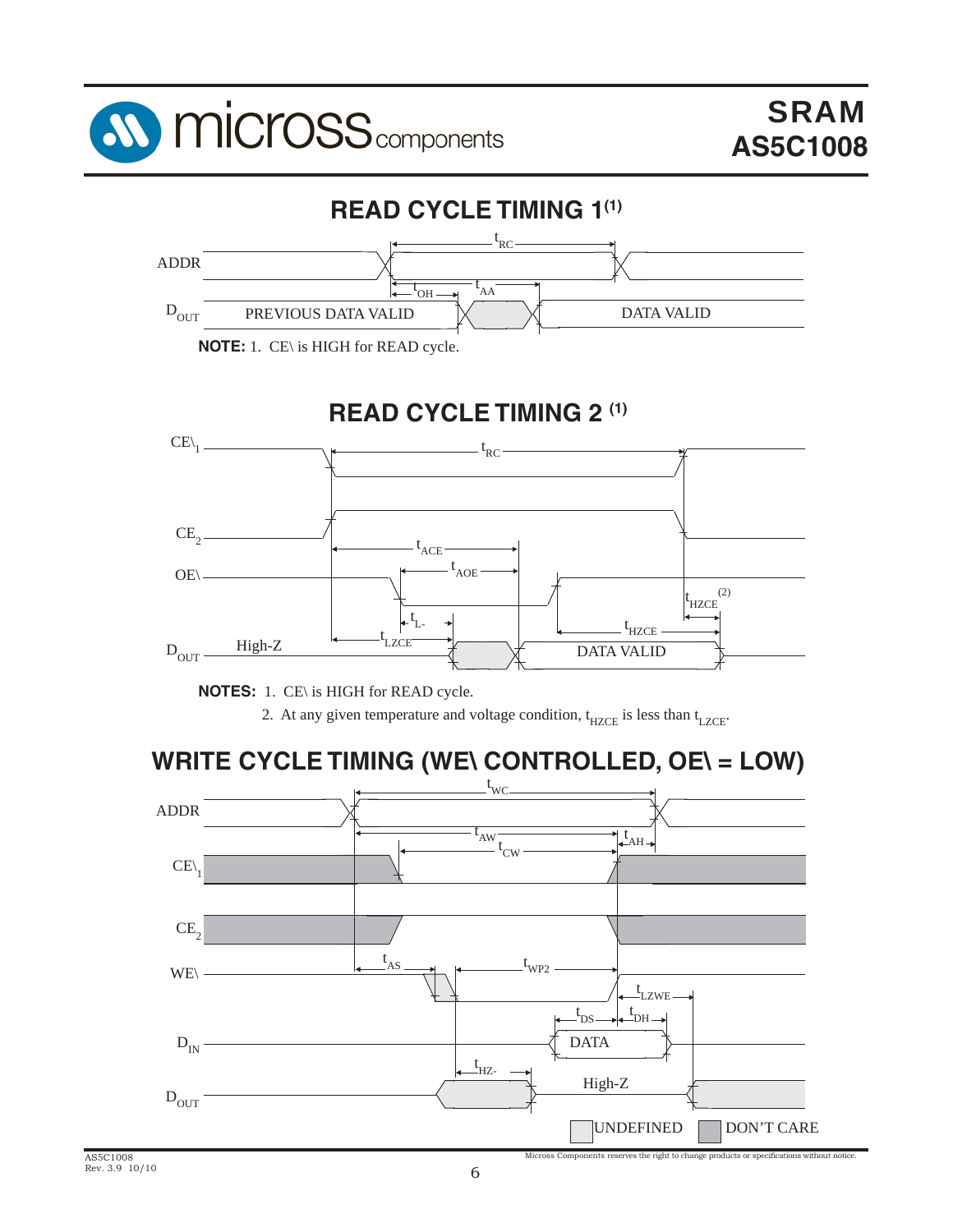

# **WRITE CYCLE TIMING (CE\1 CONTROLLED, OE\ = LOW)**



WRITE CYCLE TIMING (CE<sub>2</sub> CONTROLLED, OE\ = LOW)

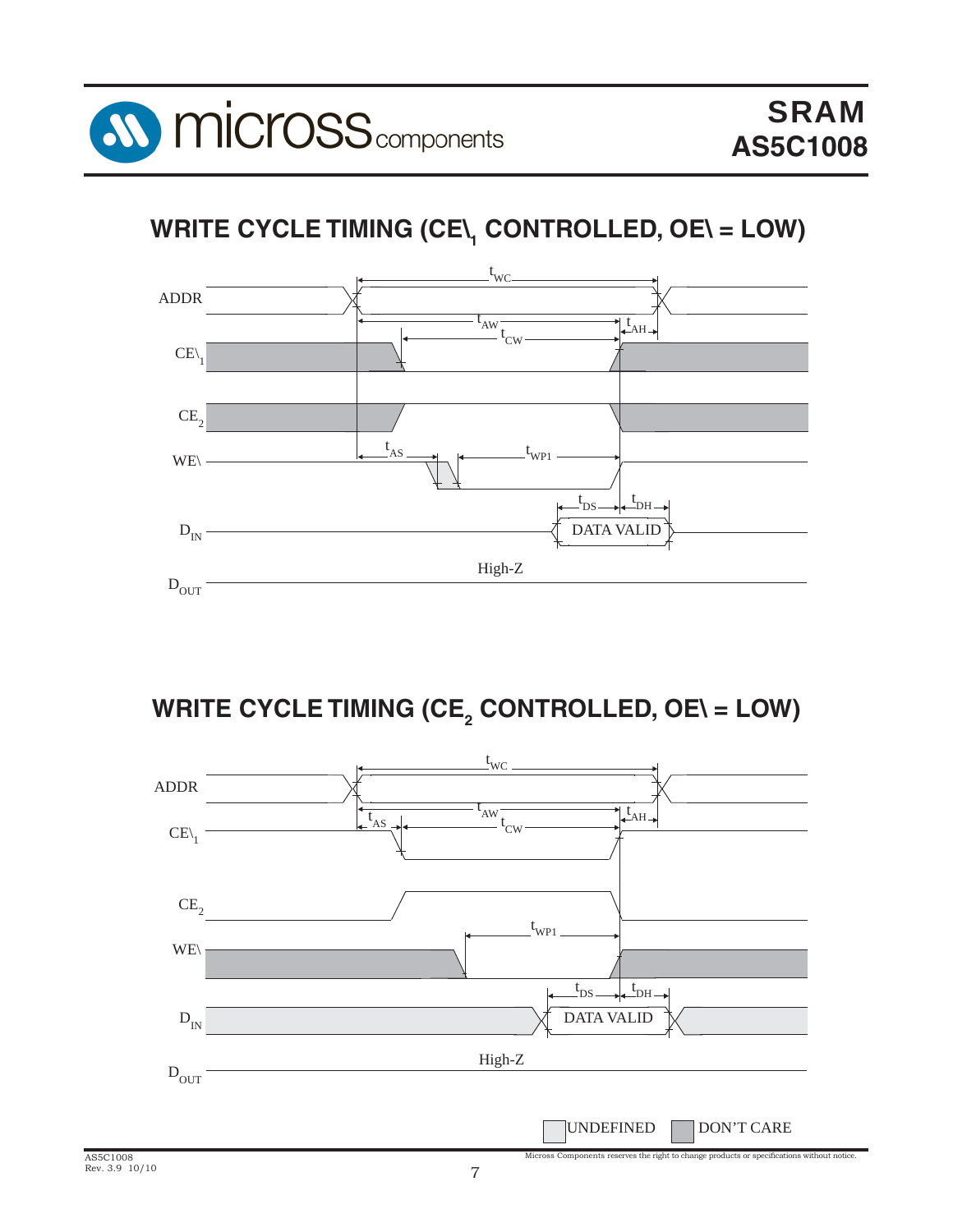

## **MECHANICAL DEFINITION\***

Micross Case #905 (Package Designator DJ)



|                | <b>MICROSS PACKAGE SPECIFICATIONS</b> |            |  |  |  |  |
|----------------|---------------------------------------|------------|--|--|--|--|
| <b>SYMBOL</b>  | <b>MIN</b>                            | <b>MAX</b> |  |  |  |  |
| A              |                                       | 0.140 BSC  |  |  |  |  |
| A1             | 0.105                                 | 0.115      |  |  |  |  |
| A2             |                                       | 0.027 TYP  |  |  |  |  |
| B              | 0.082                                 |            |  |  |  |  |
| b              |                                       | 0.018 TYP  |  |  |  |  |
| C              |                                       | 0.010 TYP  |  |  |  |  |
| D              | 0.820                                 | 0.880      |  |  |  |  |
| F              | 0.430                                 | 0.445      |  |  |  |  |
| E1             | 0.395                                 | 0.405      |  |  |  |  |
| E <sub>2</sub> | 0.360                                 | 0.380      |  |  |  |  |
| e              | 0.025                                 | 0.032      |  |  |  |  |
| e1             |                                       | 0.050 TYP  |  |  |  |  |
| e <sub>2</sub> |                                       | 0.045      |  |  |  |  |

*\* All measurements are in inches.*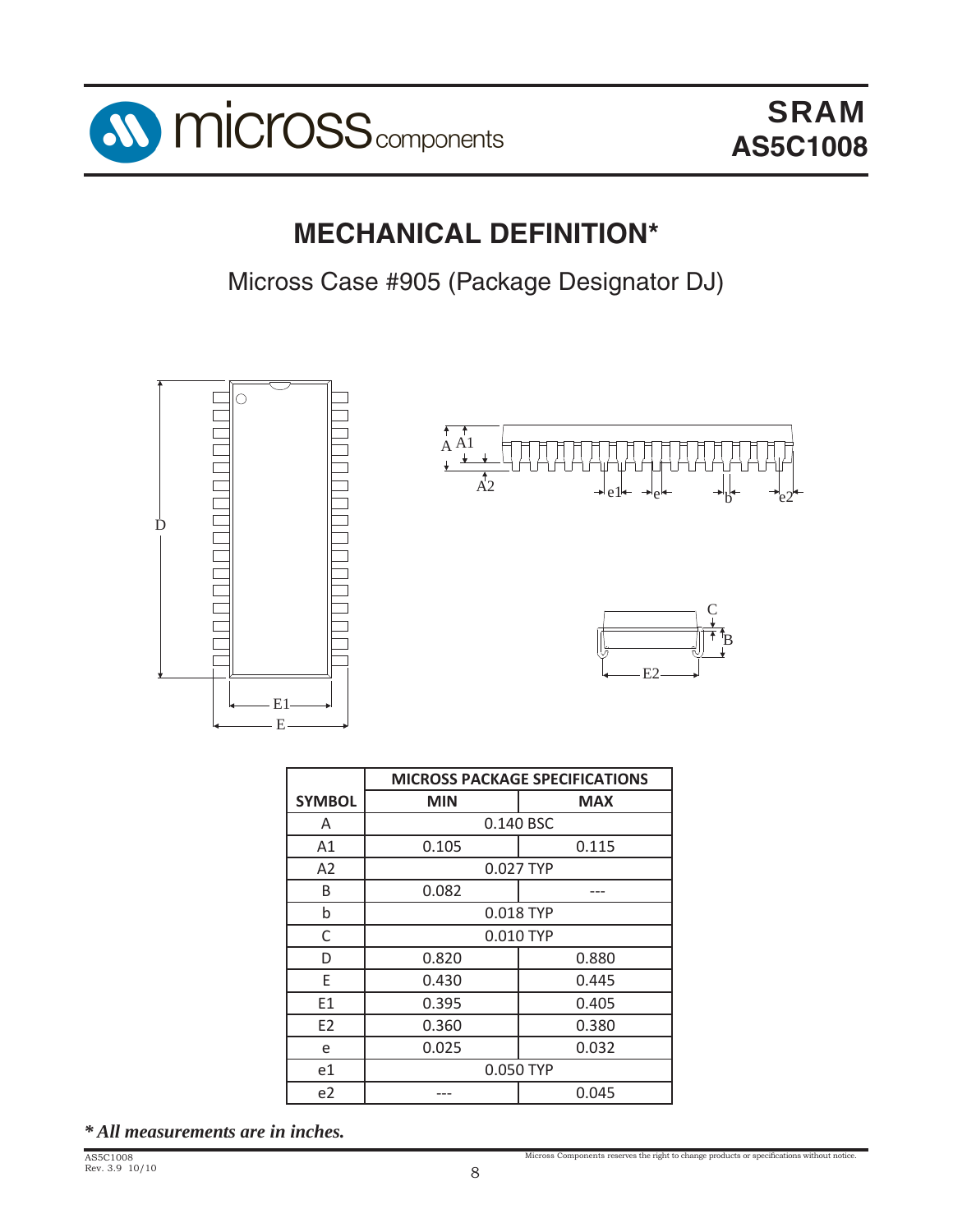

## **ORDERING INFORMATION**

**EXAMPLE:** AS5C1008DJ-25/XT

| <b>Device Number</b> | <b>Package</b><br><b>Type</b> | <b>Speed</b><br>ns | <b>Process</b> |
|----------------------|-------------------------------|--------------------|----------------|
| AS5C1008             | DJ                            | $-15$              | /*             |
| AS5C1008             | DJ                            | $-20$              | /*             |
| AS5C1008             | DJ                            | $-25$              | /*             |
| AS5C1008             | D.I                           | -35                | /*             |

#### **\*AVAILABLE PROCESSES**

| $IT = Industrial Temperature Range$ | -40 $\rm{^{\circ}C}$ to +85 $\rm{^{\circ}C}$ |
|-------------------------------------|----------------------------------------------|
| $XT = Extended Temperature Range$   | -55 $^{\circ}$ C to +125 $^{\circ}$ C        |